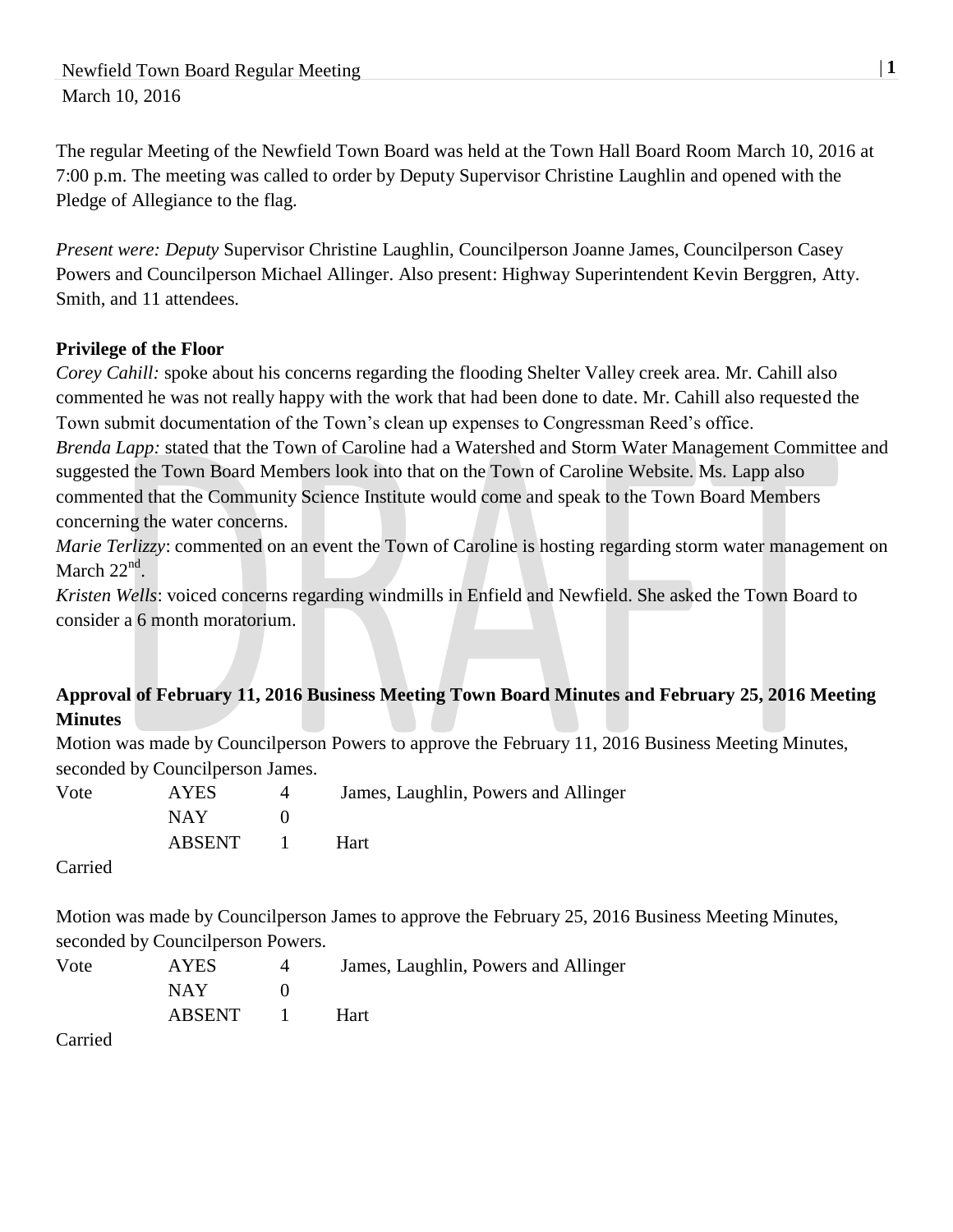### **Reports:**

*Highway*: Highway Superintendent Kevin Berggren reported the Highway Department had been busy fixing washed out areas, ditching, brushing and getting bids for spring repaving. Councilperson James asked about the Bow String Bridge repairs. Supervisor Berggren hopes to have the repairs coordinated with other similar work being done this summer.

*Water Sewer*: Highway Superintendent Berggren reported a leak had recently been repaired in the Pine Circle area. Superintendent Berggren also commented the DEC had been in the area checking creeks. *Code Enforcement*: Code Enforcement Officer Bill Baker was absent. Deputy Supervisor Laughlin read his report.

*Recreation*: Recreation Director Reid Hoskins was absent; Deputy Supervisor Laughlin read his report. *Tompkins County Legislature Report*: Newfield Representative David McKenna reported on the study the County is conducting to consider combining various law enforcement agencies throughout Tompkins County. Representative McKenna also commented the Tompkins County Highway Department is auditioning a pothole machine for the possibility of purchase. If it is purchased, it could possibly be used by county municipalities. *Planning Board*: Tom Gerow; reported the Planning Board would be hosting two Community Forums (March 26 and April 23) at the Newfield Fire Hall. Mr.Gerow also commented that the Planning Board was reviewing Newfield's Local Law regarding windmills.

#### **Old Business**

Dan Walker could not attend this evenings meeting. He will be at the March 24<sup>th</sup> meeting with the documents for approval for water tower bid advertisement.

#### **New Business**

Deputy Supervisor Laughlin stated she was aware of the Windmill concerns. While the Town has a wind facility law she proposes the Town enact a 90 day moratorium. Deputy Supervisor Laughlin feels since the law has been in place since 2009 that the Board reviews the law and that 90 days is reasonable length of time to be fair for both sides. Atty. Smith commented that the Town of Enfield has accepted the draft supplemental environmental impact statement from the project sponsor. This would trigger a one month period of public comment and a public hearing. A request will be coming from Enfield to Newfield to have Enfield designated as the lead agency for SEQR review.

Deputy Supervisor Laughlin introduced Local Law No. 2 for the Year 2016: A LOCAL LAW PROVIDING FOR A MORATORIUM ON THE PERMITTING, CONSTRUCTION AND OPERATION OF WIND ENERGY FACILITIES FOR A PERIOD OF NINETY (90) DAYS.

Attorney Smith read proposed Resolution No. 9-2016 as follows:

## **RESOLUTION NO. 9- 2016**

# RESOLUTION FOR CONSIDERATION OF NINETY (90) DAY MORATORIUM ON WIND ENERGY FACILITES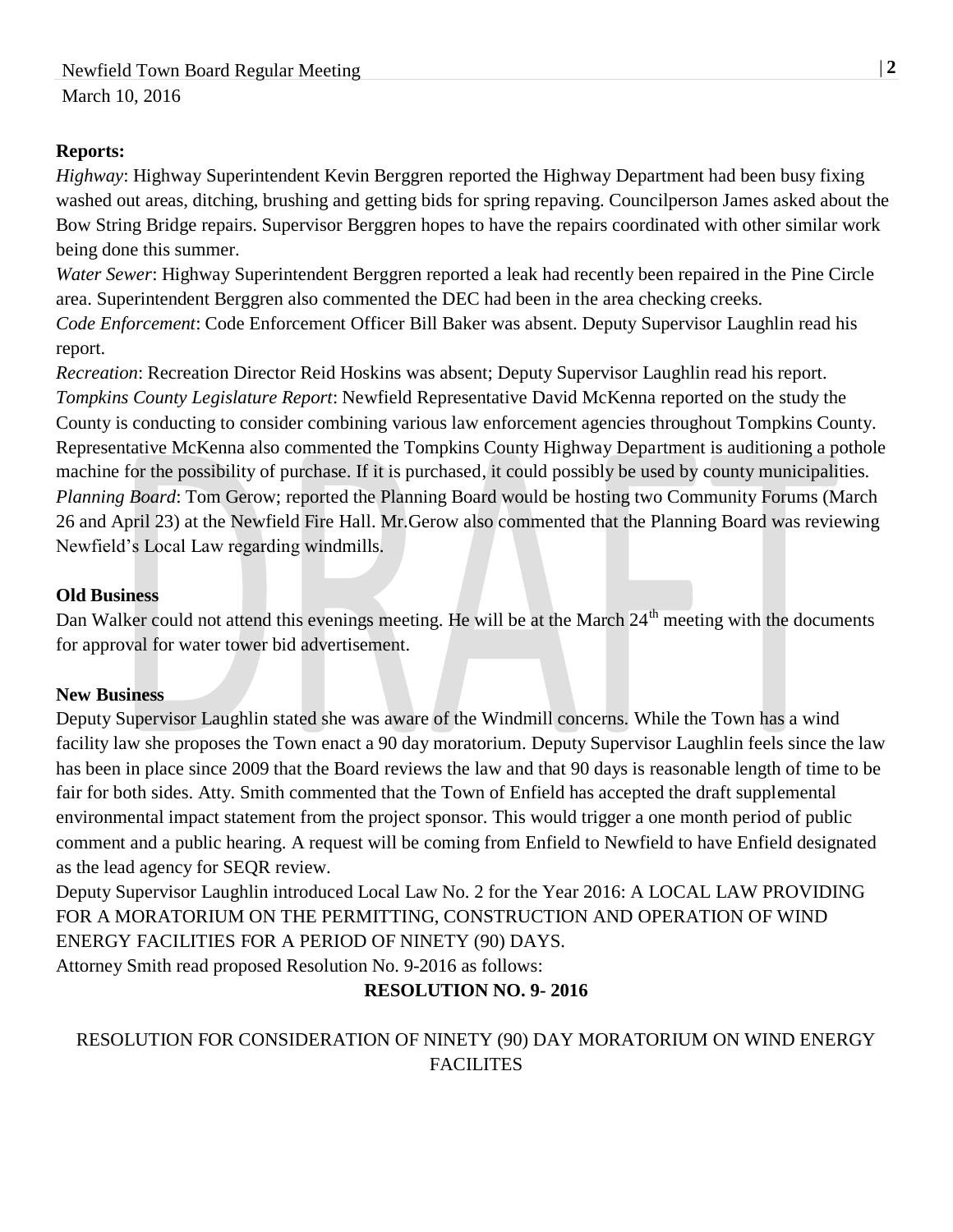WHEREAS concerns have been expressed about the existing impacts of the setback and noise requirements contained in Local Law Number 2 of 2009- The Wind Energy Facilities Law upon the Health, safety and well-being of Town inhabitants; and,

WHEREAS the Town Board is proposing a brief moratorium designed to prohibit permitting and construction of Wind Energy Facilities within the Town for a period of time. Reasonably needed to conduct the study and analysis necessary to decide whether the existing setback and noise requirements contained in Local Law Number 2 of 2009- The Wind Energy Facilities Law are appropriate; and,

WHEREAS in accordance with N.Y. Environmental Conservation Law §617.5(3) no environmental assessment is required as a pre-condition to enacting the subject moratorium;

NOW, THEREFORE, upon motion from Councilperson Allinger, seconded by Councilperson Powers, it

is

RESOLVED that the Town Clerk is directed to properly notice a public hearing to consider the proposed ninety (90) day moratorium on Wind Energy Facilities.

| Vote: | <b>AYES</b>   | Laughlin, James, Powers and Allinger |
|-------|---------------|--------------------------------------|
|       | <b>NAYES</b>  |                                      |
|       | <b>ABSENT</b> | Hart                                 |

The public hearing for public comment will be March 24, 2006 at 7:00 pm at the Newfield Town Hall.

Councilperson James commented a resident had contacted her regarding the Community Science Institute water testing and the Town's lack of participation for the past 2 years. Councilperson James read a letter from Jeffner Allen who is a participant of the CSI water testing gathering group for Newfield. Ms. Allen shared the services that CSI provides to local participating communities and Newfield. Councilperson James would like Newfield to look at participating again with CSI testing Newfield's waters and what services are being provided by Tompkins County Soil and Water. Then see what services may be duplicated and what extra value CSI could offer the Town.

Deputy Supervisor Laughlin reported that Highway Superintendent Berggren had been contacted by Tompkins County Soil and Water regarding participating in a study with the Upper Susquehanna Watershed Collation. The Town received the information after the application was due, but was felt it would still be worthwhile to apply. This study would include the Pony Hollow and Chaffee Creek watershed areas. Motion was made by Councilperson Powers to approve submitting an application to participate with the study, seconded by Councilperson Allinger.

| Vote | <b>AYES</b> | 4 James, Laughlin, Powers and Allinger |
|------|-------------|----------------------------------------|
|      | <b>NAY</b>  |                                        |
|      | ABSENT      | 1 Hart                                 |

Carried